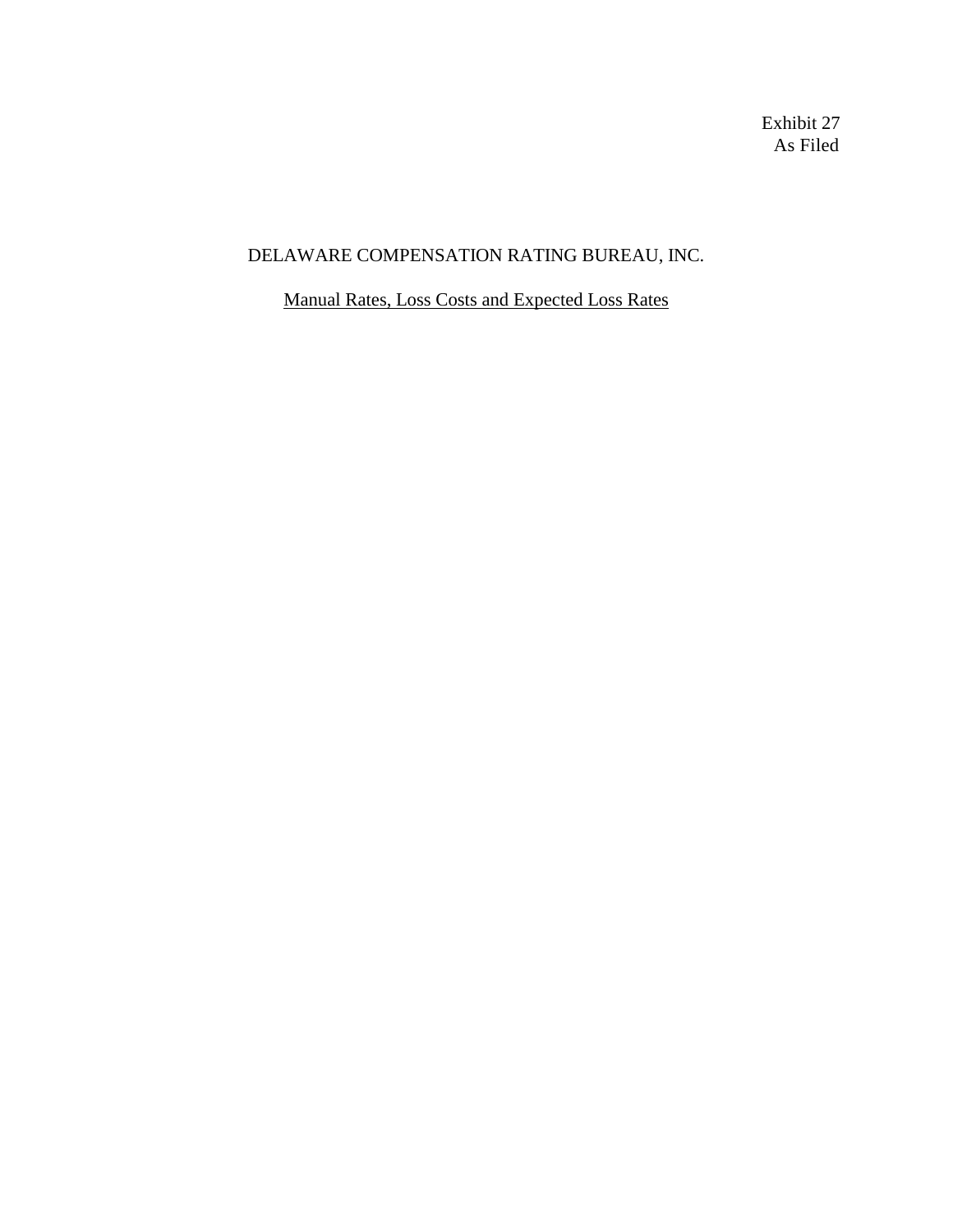|                                                                 |                   |                    | FOR DELAWARE COMPENSATION INSURANCE              |       |       |                                      |              |  |  |
|-----------------------------------------------------------------|-------------------|--------------------|--------------------------------------------------|-------|-------|--------------------------------------|--------------|--|--|
| Proposed Effective December 1, 2005 on New and Renewal Business |                   |                    |                                                  |       |       |                                      |              |  |  |
|                                                                 | <b>BUREAU*</b>    | <b>ASSIGNED</b>    | <b>ASSIGNED</b><br><b>EXPERIENCE RATING PLAN</b> |       |       |                                      |              |  |  |
| <b>CODE</b>                                                     | <b>ADVISORY</b>   | <b>RISK MANUAL</b> | <b>RISK MIN</b>                                  |       |       | <b>EXPECTED LOSS FACTORS TABLE**</b> | <b>HAZ</b>   |  |  |
| NO                                                              | <b>LOSS COSTS</b> | <b>RATE</b>        | PREM.                                            | A-1   | A-2   | A-3                                  | <b>GRP</b>   |  |  |
| 005                                                             | 26.83             | 36.84              | 3,250                                            | 7.37  | 8.73  | 9.03                                 | Ш            |  |  |
| 0006                                                            | 9.56              | 13.13              | 1,630                                            | 2.63  | 3.11  | 3.22                                 | Ш            |  |  |
| 007                                                             | 9.73              | 13.36              | 3,055                                            | 2.67  | 3.17  | 3.27                                 | Ш            |  |  |
| 0008                                                            | 3.74              | 5.14               | 1,330                                            | 1.03  | 1.22  | 1.26                                 | Ш            |  |  |
| 009                                                             | 43.69             | 59.98              | 3,250                                            | 12.00 | 14.22 | 14.70                                | Ш            |  |  |
| 0011                                                            | 5.58              | 7.66               | 1,860                                            | 1.53  | 1.82  | 1.88                                 | Ш            |  |  |
| 0012                                                            | 8.15              | 11.18              | 2,600                                            | 2.24  | 2.65  | 2.74                                 | Ш            |  |  |
| 0013                                                            | 6.82              | 9.37               | 2,220                                            | 1.87  | 2.22  | 2.30                                 | Ш            |  |  |
| 015                                                             | 34.23             | 46.99              | 3,250                                            | 9.40  | 11.14 | 11.51                                | Ш            |  |  |
| 0016                                                            | 5.69              | 7.82               | 1,070                                            | 1.56  | 1.85  | 1.92                                 | Ш            |  |  |
| 028                                                             | 7.17              | 9.85               | 2,320                                            | 1.71  | 2.08  | 2.19                                 | Ш            |  |  |
| 0034                                                            | 8.04              | 11.05              | 1,410                                            | 2.21  | 2.62  | 2.71                                 | Ш            |  |  |
| 0036                                                            | 7.93              | 10.89              | 1,395                                            | 2.18  | 2.58  | 2.67                                 | Ш            |  |  |
| 055                                                             | 8.65              | 11.87              | 2,745                                            | 2.06  | 2.51  | 2.64                                 | Ш            |  |  |
| 059                                                             | 6.83              | 9.38               | 2,220                                            | 1.63  | 1.98  | 2.08                                 | Ш            |  |  |
| 0083                                                            | 9.58              | 13.15              | 1,630                                            | 2.63  | 3.12  | 3.22                                 | Ш            |  |  |
| 101                                                             | 6.98              | 9.57               | 2,260                                            | 1.83  | 2.08  | 2.21                                 | Ш            |  |  |
| 104                                                             | 4.95              | 6.79               | 1,675                                            | 1.30  | 1.47  | 1.57                                 | Ш            |  |  |
| 105                                                             | 7.19              | 9.88               | 2,325                                            | 1.89  | 2.14  | 2.28                                 | Ш            |  |  |
| 106                                                             | 9.29              | 12.74              | 2,925                                            | 2.44  | 2.76  | 2.94                                 | Ш            |  |  |
| 107                                                             | 5.60              | 7.68               | 1,865                                            | 1.47  | 1.67  | 1.77                                 | J.           |  |  |
| 108                                                             | 6.96              | 9.55               | 2,255                                            | 1.83  | 2.07  | 2.20                                 | Ш            |  |  |
| 109                                                             | 8.36              | 11.48              | 2,660                                            | 2.20  | 2.49  | 2.65                                 | Ш            |  |  |
| 110                                                             | 5.65              | 7.77               | 1,880                                            | 1.49  | 1.68  | 1.79                                 | Ш            |  |  |
| 111                                                             | 7.04              | 9.66               | 2,280                                            | 1.85  | 2.10  | 2.23                                 | Ш            |  |  |
| 112                                                             | 13.34             | 18.31              | 3,250                                            | 3.50  | 3.97  | 4.22                                 | Ш            |  |  |
| 113                                                             | 7.91              | 10.86              | 2,530                                            | 2.08  | 2.35  | 2.50                                 | Ш            |  |  |
| 114                                                             | 15.10             | 20.74              | 3,250                                            | 3.97  | 4.50  | 4.78                                 | Ш            |  |  |
| 115                                                             | 3.18              | 4.37               | 1,170                                            | 0.84  | 0.95  | 1.01                                 | $\mathbf{I}$ |  |  |
| 119                                                             | 9.97              | 13.69              | 3,125                                            | 2.62  | 2.97  | 3.16                                 | Ш            |  |  |
| 130                                                             | 8.06              | 11.07              | 2,575                                            | 2.12  | 2.40  | 2.55                                 | Ш            |  |  |
| 132                                                             | 3.88              | 5.32               | 1,365                                            | 1.02  | 1.15  | 1.23                                 | Ш            |  |  |
| 134                                                             | 3.83              | 5.25               | 1,355                                            | 1.01  | 1.14  | 1.21                                 | Ш            |  |  |
| 135                                                             | 4.61              | 6.32               | 1,575                                            | 1.21  | 1.37  | 1.46                                 | $\mathbf{I}$ |  |  |
| 136                                                             | 4.13              | 5.68               | 1,445                                            | 1.09  | 1.23  | 1.31                                 | Ш            |  |  |
| 139                                                             | 8.56              | 11.75              | 2,720                                            | 2.25  | 2.55  | 2.71                                 | Ш            |  |  |
| 141                                                             | 7.82              | 10.73              | 2,505                                            | 2.05  | 2.33  | 2.47                                 | Ш            |  |  |
| 142                                                             | 4.31              | 5.92               | 1,495                                            | 1.13  | 1.28  | 1.37                                 | Ш            |  |  |
| 161                                                             | 4.63              | 6.35               | 1,585                                            | 1.22  | 1.38  | 1.46                                 | Ш            |  |  |
| 163                                                             | 5.13              | 7.05               | 1,730                                            | 1.35  | 1.53  | 1.63                                 | Ш            |  |  |
| 165                                                             | 7.68              | 10.55              | 2,465                                            | 2.02  | 2.29  | 2.43                                 | Ш            |  |  |
| 166                                                             | 4.41              | 6.06               | 1,525                                            | 1.16  | 1.31  | 1.40                                 | Ш            |  |  |
| 185                                                             | 4.95              | 6.79               | 1,675                                            | 1.30  | 1.47  | 1.57                                 | Ш            |  |  |
| 187                                                             | 5.60              | 7.68               | 1,865                                            | 1.47  | 1.67  | 1.77                                 | T            |  |  |
| 191                                                             | 4.63              | 6.35               | 1,585                                            | 1.22  | 1.38  | 1.46                                 | Ш            |  |  |

**\*** Loss, loss adjustment expense and administrative fund assessment provision for use in conjunction with individual carrier expense provisions in writing non-assigned risk business.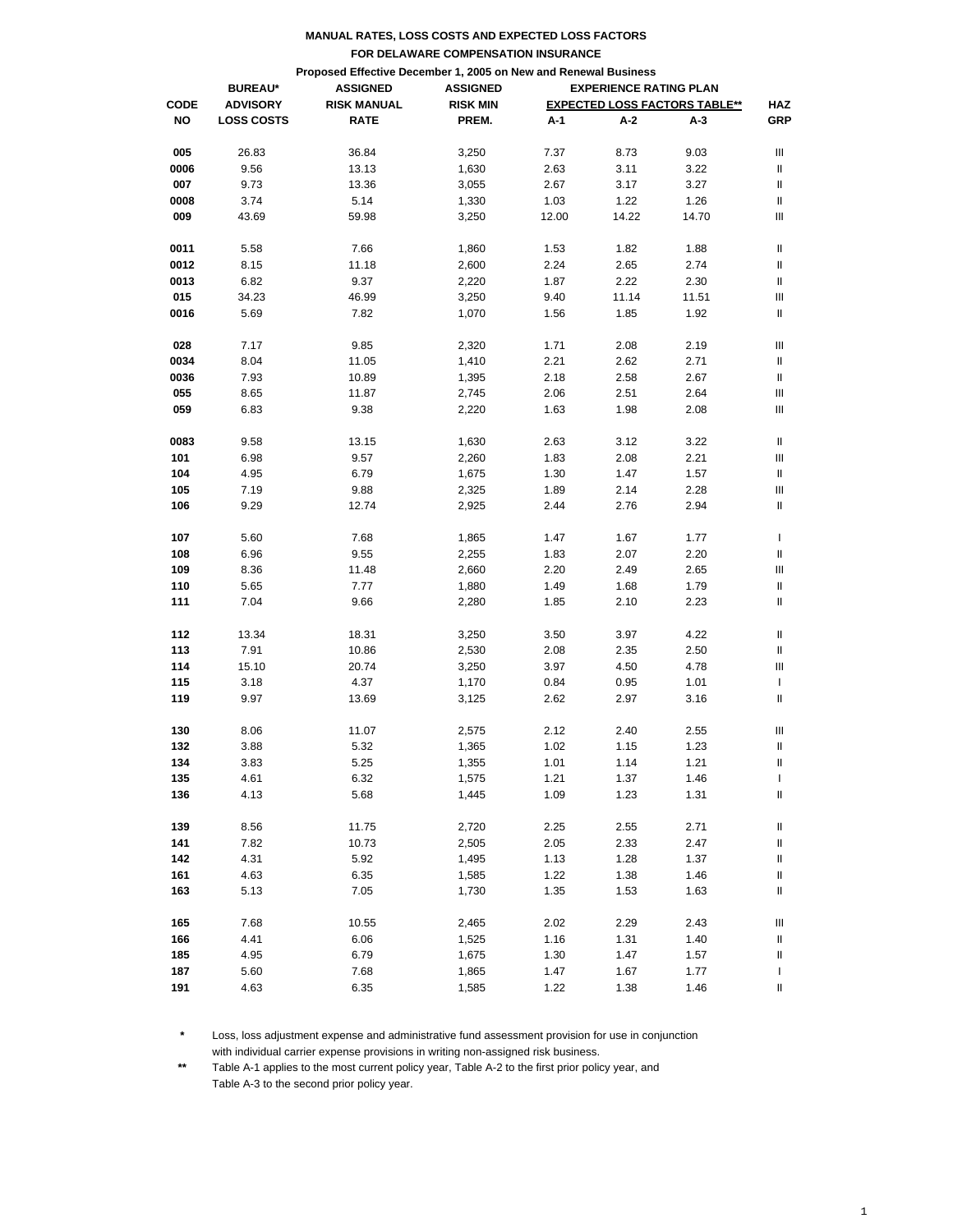|             |                                                                 | MANUAL RATES, LOSS COSTS AND EXPECTED LOSS FACTORS |                                                  |      |      |                                      |            |  |  |
|-------------|-----------------------------------------------------------------|----------------------------------------------------|--------------------------------------------------|------|------|--------------------------------------|------------|--|--|
|             |                                                                 |                                                    | FOR DELAWARE COMPENSATION INSURANCE              |      |      |                                      |            |  |  |
|             | Proposed Effective December 1, 2005 on New and Renewal Business |                                                    |                                                  |      |      |                                      |            |  |  |
|             | <b>BUREAU*</b>                                                  | <b>ASSIGNED</b>                                    | <b>EXPERIENCE RATING PLAN</b><br><b>ASSIGNED</b> |      |      |                                      |            |  |  |
| <b>CODE</b> | <b>ADVISORY</b>                                                 | <b>RISK MANUAL</b>                                 | <b>RISK MIN</b>                                  |      |      | <b>EXPECTED LOSS FACTORS TABLE**</b> | <b>HAZ</b> |  |  |
| NO          | <b>LOSS COSTS</b>                                               | <b>RATE</b>                                        | PREM.                                            | A-1  | A-2  | А-3                                  | <b>GRP</b> |  |  |
|             |                                                                 |                                                    |                                                  |      |      |                                      |            |  |  |
| 201         | 6.54                                                            | 8.98                                               | 2,135                                            | 1.72 | 1.95 | 2.07                                 | Ш          |  |  |
| 204         | 5.00                                                            | 6.86                                               | 1,690                                            | 1.31 | 1.49 | 1.58                                 | Ш          |  |  |
| 205         | 4.86                                                            | 6.68                                               | 1,655                                            | 1.28 | 1.45 | 1.54                                 | L          |  |  |
| 221         | 6.40                                                            | 8.79                                               | 2,095                                            | 1.68 | 1.91 | 2.03                                 | Ш          |  |  |
| 222         | 7.39                                                            | 10.14                                              | 2,380                                            | 1.94 | 2.20 | 2.34                                 | Ш          |  |  |
|             |                                                                 |                                                    |                                                  |      |      |                                      |            |  |  |
| 225         | 6.39                                                            | 8.77                                               | 2,090                                            | 1.68 | 1.90 | 2.02                                 | Ш          |  |  |
| 227         | 6.86                                                            | 9.42                                               | 2,230                                            | 1.80 | 2.04 | 2.17                                 | Ш          |  |  |
| 255         | 5.85                                                            | 8.02                                               | 1,935                                            | 1.54 | 1.74 | 1.85                                 | Ш          |  |  |
| 257         | 7.68                                                            | 10.56                                              | 2,470                                            | 2.02 | 2.29 | 2.43                                 | Ш          |  |  |
| 259         | 5.14                                                            | 7.06                                               | 1,735                                            | 1.35 | 1.53 | 1.63                                 | Ш          |  |  |
|             |                                                                 |                                                    |                                                  |      |      |                                      |            |  |  |
| 261         | 8.76                                                            | 12.02                                              | 2,775                                            | 2.30 | 2.61 | 2.77                                 | Ш          |  |  |
| 263         | 5.87                                                            | 8.05                                               | 1,940                                            | 1.54 | 1.75 | 1.86                                 | Ш          |  |  |
| 265         | 5.79                                                            | 7.94                                               | 1,915                                            | 1.52 | 1.72 | 1.83                                 | Ш          |  |  |
| 275         | 6.40                                                            | 8.79                                               | 2,095                                            | 1.68 | 1.91 | 2.03                                 | Ш          |  |  |
| 276         | 7.39                                                            | 10.14                                              | 2,380                                            | 1.94 | 2.20 | 2.34                                 | Ш          |  |  |
|             |                                                                 |                                                    |                                                  |      |      |                                      |            |  |  |
| 281         | 4.34                                                            | 5.96                                               | 1,500                                            | 1.14 | 1.29 | 1.37                                 | Ш          |  |  |
| 282         | 7.97                                                            | 10.95                                              | 2,550                                            | 2.09 | 2.37 | 2.52                                 | Ш          |  |  |
| 285         | 4.63                                                            | 6.35                                               | 1,585                                            | 1.22 | 1.38 | 1.46                                 | Ш          |  |  |
| 287         | 5.14                                                            | 7.06                                               | 1,735                                            | 1.35 | 1.53 | 1.63                                 | Ш          |  |  |
| 297         | 4.34                                                            | 5.96                                               | 1,500                                            | 1.14 | 1.29 | 1.37                                 | Ш          |  |  |
|             |                                                                 |                                                    |                                                  |      |      |                                      |            |  |  |
| 301         | 11.21                                                           | 15.40                                              | 3,250                                            | 2.95 | 3.34 | 3.55                                 | Ш          |  |  |
| 305         | 12.31                                                           | 16.91                                              | 3,250                                            | 3.24 | 3.67 | 3.90                                 | Ш          |  |  |
| 306         | 7.08                                                            | 9.73                                               | 2,295                                            | 1.86 | 2.11 | 2.24                                 | Ш          |  |  |
| 309         | 5.91                                                            | 8.12                                               | 1,955                                            | 1.55 | 1.76 | 1.87                                 | Ш          |  |  |
| 311         | 6.09                                                            | 8.36                                               | 2,005                                            | 1.60 | 1.81 | 1.93                                 | Ш          |  |  |
|             |                                                                 |                                                    |                                                  |      |      |                                      |            |  |  |
| 319         | 7.79                                                            | 10.69                                              | 2,495                                            | 2.05 | 2.32 | 2.47                                 | Ш          |  |  |
| 323         | 4.43                                                            | 6.08                                               | 1,525                                            | 1.16 | 1.32 | 1.40                                 | Ш          |  |  |
| 327         | 5.60                                                            | 7.70                                               | 1,865                                            | 1.47 | 1.67 | 1.77                                 | Ш          |  |  |
| 402         | 9.55                                                            | 13.11                                              | 3,005                                            | 2.51 | 2.84 | 3.02                                 | Ш          |  |  |
| 403         | 5.23                                                            | 7.18                                               | 1,760                                            | 1.37 | 1.56 | 1.66                                 | Ш          |  |  |
|             |                                                                 |                                                    |                                                  |      |      |                                      |            |  |  |
| 404         | 7.22                                                            | 9.91                                               | 2,330                                            | 1.90 | 2.15 | 2.29                                 | Ш          |  |  |
| 406         | 8.80                                                            | 12.09                                              | 2,790                                            | 2.31 | 2.62 | 2.79                                 | Ш          |  |  |
| 407         | 6.64                                                            | 9.11                                               | 2,165                                            | 1.74 | 1.98 | 2.10                                 | Ш          |  |  |
| 411         | 14.84                                                           | 20.37                                              | 3,250                                            | 3.90 | 4.42 | 4.70                                 | Ш          |  |  |
| 413         | 12.45                                                           | 17.08                                              | 3,250                                            | 3.27 | 3.70 | 3.94                                 | Ш          |  |  |
|             |                                                                 |                                                    |                                                  |      |      |                                      |            |  |  |
| 415         | 7.19                                                            | 9.87                                               | 2,325                                            | 1.89 | 2.14 | 2.28                                 | Ш          |  |  |
| 416         | 14.59                                                           | 20.03                                              | 3,250                                            | 3.83 | 4.34 | 4.62                                 | Ш          |  |  |
| 421         | 11.56                                                           | 15.88                                              | 3,250                                            | 3.04 | 3.44 | 3.66                                 | Ш          |  |  |
| 425         | 13.00                                                           | 17.85                                              | 3,250                                            | 3.42 | 3.87 | 4.12                                 | Ш          |  |  |
| 427         | 6.70                                                            | 9.19                                               | 2,180                                            | 1.76 | 1.99 | 2.12                                 | Ш          |  |  |
|             |                                                                 |                                                    |                                                  |      |      |                                      |            |  |  |
| 429         | 8.57                                                            | 11.77                                              | 2,720                                            | 2.25 | 2.55 | 2.71                                 | Ш          |  |  |
| 431         | 11.33                                                           | 15.55                                              | 3,250                                            | 2.98 | 3.37 | 3.59                                 | Ш          |  |  |
| 433         | 6.77                                                            | 9.30                                               | 2,205                                            | 1.78 | 2.02 | 2.14                                 | Ш          |  |  |
| 435         | 8.53                                                            | 11.71                                              | 2,710                                            | 2.24 | 2.54 | 2.70                                 | Ш          |  |  |
| 441         | 2.87                                                            | 3.94                                               | 1,075                                            | 0.75 | 0.85 | 0.91                                 | Ш          |  |  |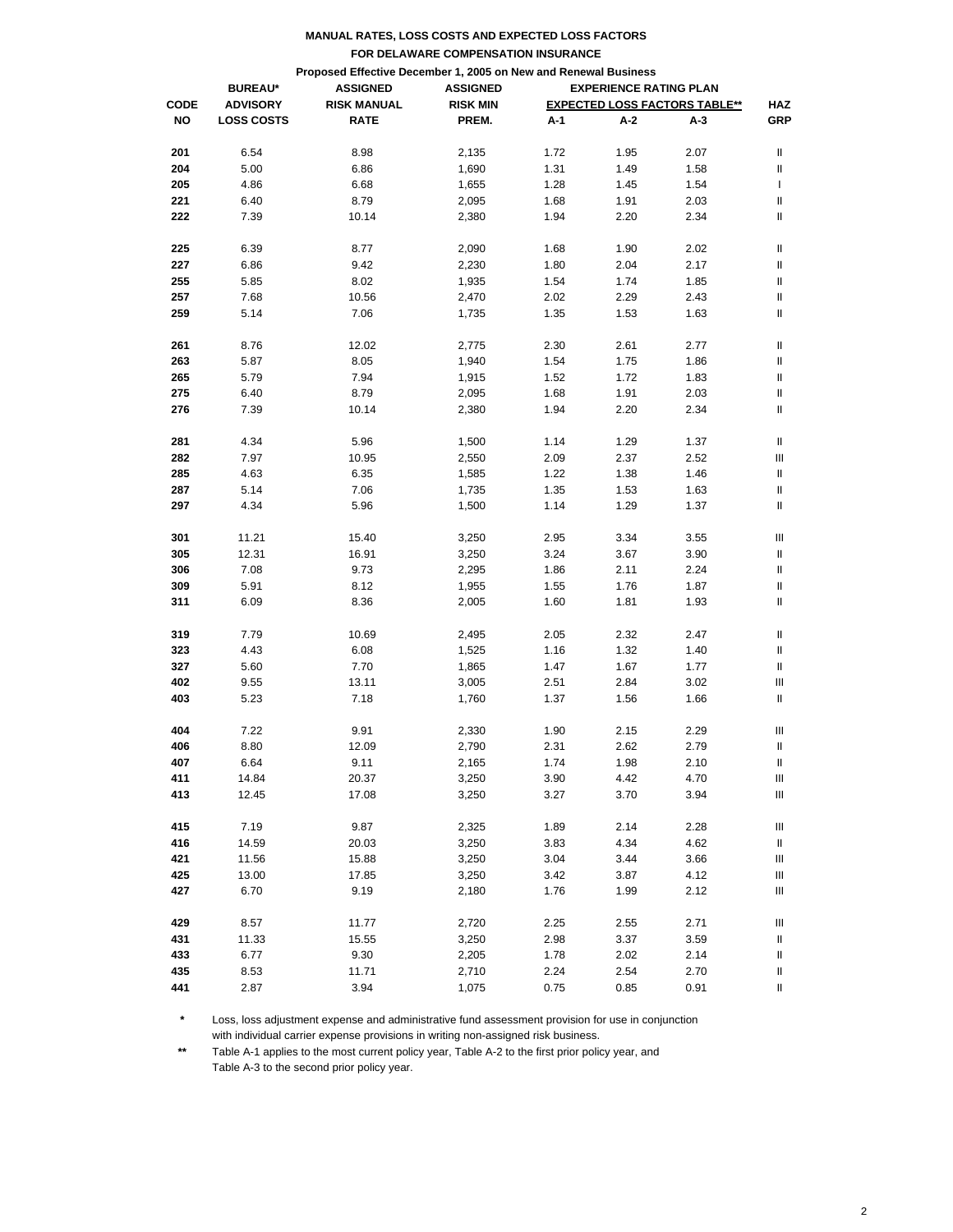|             |                   |                                                                                    |                 | FOR DELAWARE COMPENSATION INSURANCE |                               |                                      |            |
|-------------|-------------------|------------------------------------------------------------------------------------|-----------------|-------------------------------------|-------------------------------|--------------------------------------|------------|
|             |                   |                                                                                    |                 |                                     |                               |                                      |            |
|             | <b>BUREAU*</b>    | Proposed Effective December 1, 2005 on New and Renewal Business<br><b>ASSIGNED</b> | <b>ASSIGNED</b> |                                     | <b>EXPERIENCE RATING PLAN</b> |                                      |            |
| <b>CODE</b> | <b>ADVISORY</b>   | <b>RISK MANUAL</b>                                                                 | <b>RISK MIN</b> |                                     |                               | <b>EXPECTED LOSS FACTORS TABLE**</b> | <b>HAZ</b> |
| <b>NO</b>   | <b>LOSS COSTS</b> | <b>RATE</b>                                                                        | PREM.           | A-1                                 | A-2                           | A-3                                  | <b>GRP</b> |
|             |                   |                                                                                    |                 |                                     |                               |                                      |            |
| 445         | 10.40             | 14.28                                                                              | 3,250           | 2.73                                | 3.10                          | 3.29                                 | Ш          |
| 447         | 8.14              | 11.17                                                                              | 2,595           | 2.14                                | 2.42                          | 2.58                                 | Ш          |
| 449         | 5.99              | 8.23                                                                               | 1,980           | 1.57                                | 1.78                          | 1.90                                 | Ш          |
| 451         | 7.37              | 10.12                                                                              | 2,375           | 1.94                                | 2.19                          | 2.33                                 | Ш          |
| 454         | 10.25             | 14.07                                                                              | 3,205           | 2.69                                | 3.05                          | 3.24                                 | Ш          |
| 456         | 6.27              | 8.61                                                                               | 2,060           | 1.65                                | 1.87                          | 1.99                                 | Ш          |
| 457         | 12.41             | 17.04                                                                              | 3,250           | 3.26                                | 3.70                          | 3.93                                 | Ш          |
| 458         | 4.24              | 5.82                                                                               | 1,470           | 1.11                                | 1.26                          | 1.34                                 | Ш          |
| 459         | 2.57              | 3.52                                                                               | 990             | 0.67                                | 0.76                          | 0.81                                 | L          |
| 461         | 6.43              | 8.83                                                                               | 2,105           | 1.69                                | 1.92                          | 2.04                                 | Ш          |
| 463         | 3.64              | 5.01                                                                               | 1,300           | 0.96                                | 1.09                          | 1.15                                 | Ш          |
| 464         | 6.04              | 8.30                                                                               | 1,995           | 1.59                                | 1.80                          | 1.91                                 | Ш          |
| 465         | 5.67              | 7.79                                                                               | 1,885           | 1.49                                | 1.69                          | 1.80                                 | Ш          |
| 467         | 5.63              | 7.74                                                                               | 1,875           | 1.48                                | 1.68                          | 1.78                                 | Ш          |
| 471         | 3.26              | 4.48                                                                               | 1,190           | 0.86                                | 0.97                          | 1.03                                 | Ш          |
|             |                   |                                                                                    |                 |                                     |                               |                                      |            |
| 472         | 3.07              | 4.21                                                                               | 1,135           | 0.80                                | 0.91                          | 0.97                                 | Ш          |
| 473         | 3.23              | 4.44                                                                               | 1,180           | 0.85                                | 0.96                          | 1.02                                 | Ш          |
| 474         | 1.68              | 2.31                                                                               | 735             | 0.44                                | 0.50                          | 0.53                                 | Ш          |
| 475         | 5.67              | 7.79                                                                               | 1,885           | 1.49                                | 1.69                          | 1.80                                 | Ш          |
| 476         | 2.65              | 3.63                                                                               | 1,010           | 0.69                                | 0.79                          | 0.84                                 | Ш          |
| 477         | 4.72              | 6.47                                                                               | 1,610           | 1.24                                | 1.40                          | 1.49                                 | Ш          |
| 483         | 2.14              | 2.94                                                                               | 865             | 0.56                                | 0.64                          | 0.68                                 | Ш          |
| 485         | 3.07              | 4.21                                                                               | 1,135           | 0.80                                | 0.91                          | 0.97                                 | Ш          |
| 486         | 4.25              | 5.84                                                                               | 1,475           | 1.12                                | 1.27                          | 1.35                                 | Ш          |
| 487         | 2.71              | 3.72                                                                               | 1,030           | 0.71                                | 0.81                          | 0.86                                 | Ш          |
|             |                   |                                                                                    |                 |                                     |                               |                                      |            |
| 488         | 1.44              | 1.97                                                                               | 665             | 0.38                                | 0.43                          | 0.45                                 | Ш          |
| 489         | 1.95              | 2.68                                                                               | 815             | 0.51                                | 0.58                          | 0.62                                 | Ш          |
| 491         | 5.23              | 7.18                                                                               | 1,760           | 1.37                                | 1.56                          | 1.66                                 | Ш          |
| 495         | 7.37              | 10.12                                                                              | 2,375           | 1.94                                | 2.19                          | 2.33                                 | Ш          |
| 497         | 3.07              | 4.21                                                                               | 1,135           | 0.80                                | 0.91                          | 0.97                                 | Ш          |
| 499         | 5.67              | 7.79                                                                               | 1,885           | 1.49                                | 1.69                          | 1.80                                 | Ш          |
| 501         | 5.52              | 7.58                                                                               | 1,840           | 1.45                                | 1.64                          | 1.75                                 | Ш          |
| 502         | 6.19              | 8.50                                                                               | 2,035           | 1.63                                | 1.84                          | 1.96                                 | L          |
| 506         | 3.78              | 5.18                                                                               | 1,340           | 0.99                                | 1.12                          | 1.19                                 | Ш          |
| 507         | 6.31              | 8.67                                                                               | 2,070           | 1.66                                | 1.88                          | 2.00                                 | Ш          |
| 509         | 10.43             | 14.33                                                                              | 3,250           | 2.74                                | 3.11                          | 3.31                                 | Ш          |
| 511         | 12.46             | 17.10                                                                              | 3,250           | 3.27                                | 3.71                          | 3.94                                 | Ш          |
| 512         | 7.77<br>a         | 10.66                                                                              | b<br>2,490      | 2.04                                | 2.31                          | 2.46                                 | Ш          |
| 513         | 6.19<br>c         | 8.50                                                                               | d<br>2,035      | 1.63                                | 1.84                          | 1.96                                 | Ш          |
| 535         | 5.43              | 7.45                                                                               | 1,815           | 1.43                                | 1.62                          | 1.72                                 | Ш          |

## **\*** Loss, loss adjustment expense and administrative fund assessment provision for use in conjunction with individual carrier expense provisions in writing non-assigned risk business.

**\*\*** Table A-1 applies to the most current policy year, Table A-2 to the first prior policy year, and Table A-3 to the second prior policy year.

**a** OD: \$1.55 Supplementary is not subject to experience or retrospective rating. Code as 0175.

**b** OD: \$2.13 Supplementary is not subject to experience or retrospective rating. Code as 0175.

**c** OD: \$0.62 Supplementary is not subject to experience or retrospective rating. Code as 0176.

**d** OD: \$0.85 Supplementary is not subject to experience or retrospective rating. Code as 0176.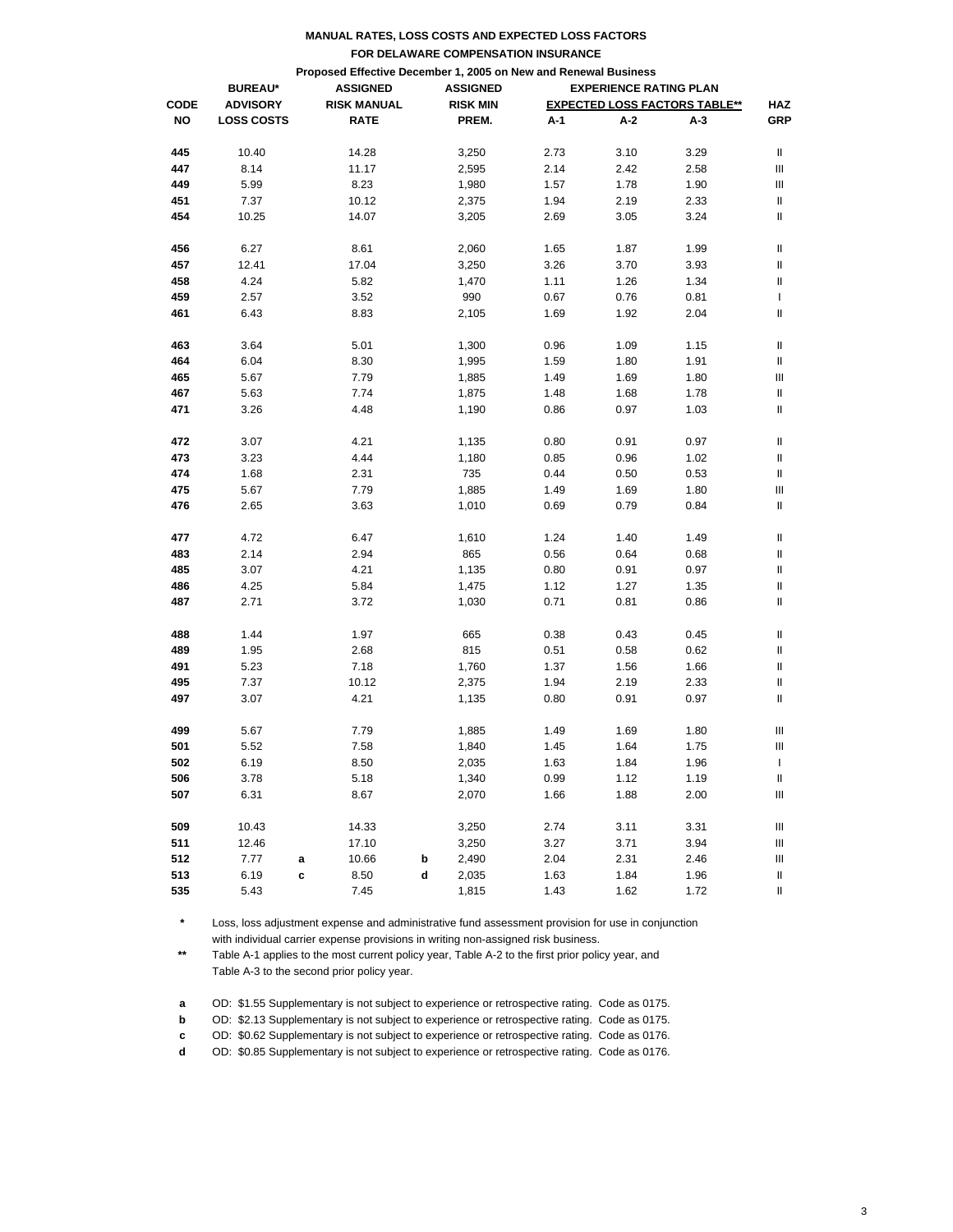|             |                                                                 | <b>MANUAL RATES, LOSS COSTS AND EXPECTED LOSS FACTORS</b> |                                                  |      |      |                                      |            |  |  |  |
|-------------|-----------------------------------------------------------------|-----------------------------------------------------------|--------------------------------------------------|------|------|--------------------------------------|------------|--|--|--|
|             |                                                                 | FOR DELAWARE COMPENSATION INSURANCE                       |                                                  |      |      |                                      |            |  |  |  |
|             | Proposed Effective December 1, 2005 on New and Renewal Business |                                                           |                                                  |      |      |                                      |            |  |  |  |
|             | <b>BUREAU*</b>                                                  | <b>ASSIGNED</b>                                           | <b>EXPERIENCE RATING PLAN</b><br><b>ASSIGNED</b> |      |      |                                      |            |  |  |  |
| <b>CODE</b> | <b>ADVISORY</b>                                                 | <b>RISK MANUAL</b>                                        | <b>RISK MIN</b>                                  |      |      | <b>EXPECTED LOSS FACTORS TABLE**</b> | <b>HAZ</b> |  |  |  |
| NΟ          | <b>LOSS COSTS</b>                                               | <b>RATE</b>                                               | PREM.                                            | A-1  | A-2  | A-3                                  | GRP        |  |  |  |
|             |                                                                 |                                                           |                                                  |      |      |                                      |            |  |  |  |
| 536         | 9.20                                                            | 12.63                                                     | 2,900                                            | 2.42 | 2.74 | 2.91                                 | Ш          |  |  |  |
| 544         | 10.91                                                           | 14.97                                                     | 3,250                                            | 2.86 | 3.25 | 3.45                                 | Ш          |  |  |  |
| 551         | 3.04                                                            | 4.18                                                      | 1,130                                            | 0.80 | 0.91 | 0.96                                 | IV         |  |  |  |
| 553         | 6.99                                                            | 9.59                                                      | 2,265                                            | 1.84 | 2.08 | 2.21                                 | IV         |  |  |  |
| 555         | 1.36                                                            | 1.87                                                      | 645                                              | 0.36 | 0.40 | 0.43                                 | Ш          |  |  |  |
|             |                                                                 |                                                           |                                                  |      |      |                                      |            |  |  |  |
| 563         | 3.55                                                            | 4.87                                                      | 1,275                                            | 0.93 | 1.06 | 1.12                                 | Ш          |  |  |  |
| 571         | 4.84                                                            | 6.65                                                      | 1,645                                            | 1.27 | 1.44 | 1.53                                 | Ш          |  |  |  |
| 573         | 6.11                                                            | 8.40                                                      | 2,015                                            | 1.61 | 1.82 | 1.94                                 | Ш          |  |  |  |
| 581         | 4.72                                                            | 6.48                                                      | 1,610                                            | 1.24 | 1.41 | 1.50                                 | Ш          |  |  |  |
| 587         | 3.55                                                            | 4.87                                                      | 1,275                                            | 0.93 | 1.06 | 1.12                                 | Ш          |  |  |  |
|             |                                                                 |                                                           |                                                  |      |      |                                      |            |  |  |  |
| 601         | 16.93                                                           | 23.24                                                     | 3,250                                            | 3.71 | 4.51 | 4.74                                 | Ш          |  |  |  |
| 602         | 11.60                                                           | 15.93                                                     | 3,250                                            | 2.60 | 3.16 | 3.32                                 | Ш          |  |  |  |
| 603         | 18.37                                                           | 25.21                                                     | 3,250                                            | 4.13 | 5.02 | 5.27                                 | Ш          |  |  |  |
| 605         | 13.55                                                           | 18.60                                                     | 3,250                                            | 3.04 | 3.70 | 3.88                                 | Ш          |  |  |  |
| 607         | 15.16                                                           | 20.82                                                     | 3,250                                            | 3.43 | 4.18 | 4.38                                 | Ш          |  |  |  |
|             |                                                                 |                                                           |                                                  |      |      |                                      |            |  |  |  |
| 608         | 8.94                                                            | 12.27                                                     | 2,670                                            | 2.01 | 2.44 | 2.56                                 | Ш          |  |  |  |
| 609         | 8.96                                                            | 12.30                                                     | 2,670                                            | 2.00 | 2.44 | 2.56                                 | Ш          |  |  |  |
| 611         | 18.67                                                           | 25.64                                                     | 3,250                                            | 4.19 | 5.10 | 5.36                                 | Ш          |  |  |  |
| 615         | 23.36                                                           | 32.07                                                     | 3,250                                            | 5.24 | 6.38 | 6.69                                 | IV         |  |  |  |
| 617         | 11.42                                                           | 15.69                                                     | 3,250                                            | 2.57 | 3.13 | 3.28                                 | Ш          |  |  |  |
|             |                                                                 |                                                           |                                                  |      |      |                                      |            |  |  |  |
| 625         | 10.34                                                           | 14.19                                                     | 3,050                                            | 2.32 | 2.82 | 2.96                                 | Ш          |  |  |  |
| 643         | 19.05                                                           | 26.15                                                     | 3,250                                            | 2.85 | 3.46 | 3.63                                 | Ш          |  |  |  |
| 645         | 10.36                                                           | 14.23                                                     | 2,990                                            | 2.27 | 2.76 | 2.90                                 | Ш          |  |  |  |
| 646         | 7.33                                                            | 10.06                                                     | 2,250                                            | 1.66 | 2.02 | 2.12                                 | Ш          |  |  |  |
| 647         | 12.68                                                           | 17.41                                                     | 3,250                                            | 2.85 | 3.46 | 3.63                                 | Ш          |  |  |  |
|             |                                                                 |                                                           |                                                  |      |      |                                      |            |  |  |  |
| 648         | 8.18                                                            | 11.24                                                     | 2,515                                            | 1.87 | 2.28 | 2.39                                 | Ш          |  |  |  |
| 649         | 5.76                                                            | 7.90                                                      | 1,790                                            | 1.28 | 1.55 | 1.63                                 | Ш          |  |  |  |
| 651         | 11.21                                                           | 15.39                                                     | 3,250                                            | 2.54 | 3.09 | 3.24                                 | Ш          |  |  |  |
| 652         | 14.39                                                           | 19.76                                                     | 3,250                                            | 3.38 | 4.12 | 4.32                                 | Ш          |  |  |  |
| 653         | 11.66                                                           | 16.00                                                     | 3,250                                            | 2.61 | 3.18 | 3.33                                 | Ш          |  |  |  |
|             |                                                                 |                                                           |                                                  |      |      |                                      |            |  |  |  |
| 654         | 11.25                                                           | 15.45                                                     | 3,250                                            | 2.51 | 3.05 | 3.20                                 | Ш          |  |  |  |
| 655         | 26.58                                                           | 36.49                                                     | 3,250                                            | 5.96 | 7.25 | 7.61                                 | IV         |  |  |  |
| 656         | 14.25                                                           | 19.56                                                     | 3,250                                            | 3.20 | 3.89 | 4.09                                 | Ш          |  |  |  |
| 657         | 18.29                                                           | 25.11                                                     | 3,250                                            | 4.09 | 4.98 | 5.23                                 | IV         |  |  |  |
| 658         | 11.96                                                           | 16.42                                                     | 3,250                                            | 2.65 | 3.23 | 3.39                                 | Ш          |  |  |  |
|             |                                                                 |                                                           |                                                  |      |      |                                      |            |  |  |  |
| 659         | 25.54                                                           | 35.06                                                     | 3,250                                            | 5.79 | 7.04 | 7.39                                 | Ш          |  |  |  |
| 660         | 4.11                                                            | 5.65                                                      | 1,435                                            | 0.98 | 1.20 | 1.26                                 | Ш          |  |  |  |
| 661         | 6.09                                                            | 8.36                                                      | 1,845                                            | 1.32 | 1.61 | 1.69                                 | Ш          |  |  |  |
| 662         | 4.71                                                            | 6.46                                                      | 1,605                                            | 1.12 | 1.37 | 1.44                                 | Ш          |  |  |  |
| 663         | 7.52                                                            | 10.32                                                     | 2,245                                            | 1.65 | 2.01 | 2.11                                 | Ш          |  |  |  |
|             |                                                                 |                                                           |                                                  |      |      |                                      |            |  |  |  |
| 664         | 6.51                                                            | 8.93                                                      | 1,985                                            | 1.44 | 1.75 | 1.84                                 | Ш          |  |  |  |
| 665         | 14.98                                                           | 20.57                                                     | 3,250                                            | 3.44 | 4.19 | 4.39                                 | Ш          |  |  |  |
| 666         | 10.44                                                           | 14.34                                                     | 3,095                                            | 2.36 | 2.87 | 3.01                                 | Ш          |  |  |  |
| 667         | 3.56                                                            | 4.88                                                      | 1,220                                            | 0.80 | 0.98 | 1.03                                 | Ш          |  |  |  |
| 668         | 9.28                                                            | 12.74                                                     | 2,765                                            | 2.08 | 2.53 | 2.66                                 | Ш          |  |  |  |
|             |                                                                 |                                                           |                                                  |      |      |                                      |            |  |  |  |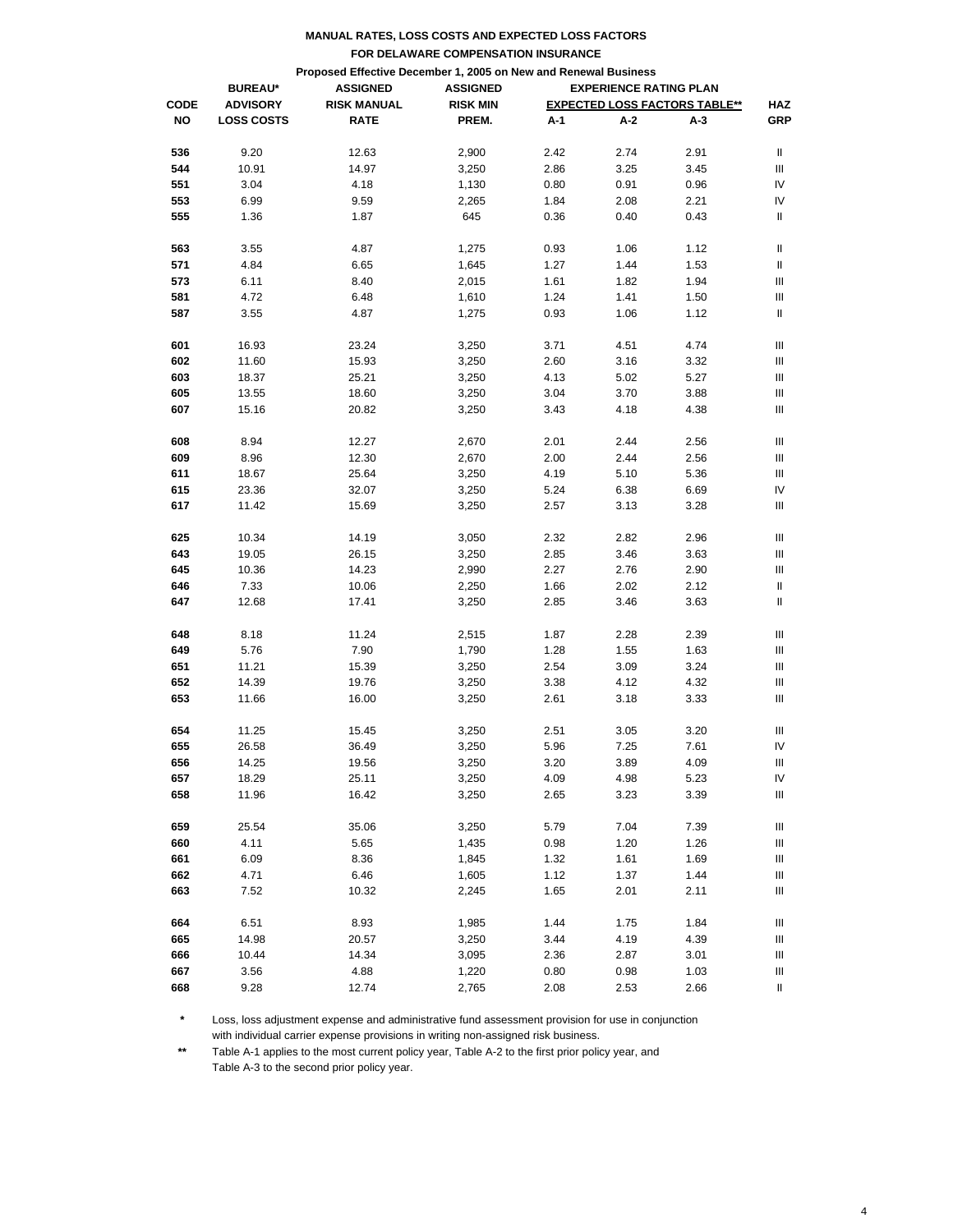|                                                                 |                   |                    | FOR DELAWARE COMPENSATION INSURANCE              |              |              |                                      |            |  |  |
|-----------------------------------------------------------------|-------------------|--------------------|--------------------------------------------------|--------------|--------------|--------------------------------------|------------|--|--|
| Proposed Effective December 1, 2005 on New and Renewal Business |                   |                    |                                                  |              |              |                                      |            |  |  |
|                                                                 | <b>BUREAU*</b>    | <b>ASSIGNED</b>    | <b>ASSIGNED</b><br><b>EXPERIENCE RATING PLAN</b> |              |              |                                      |            |  |  |
| <b>CODE</b>                                                     | <b>ADVISORY</b>   | <b>RISK MANUAL</b> | <b>RISK MIN</b>                                  |              |              | <b>EXPECTED LOSS FACTORS TABLE**</b> | <b>HAZ</b> |  |  |
| NO                                                              | <b>LOSS COSTS</b> | <b>RATE</b>        | PREM.                                            | A-1          | A-2          | A-3                                  | GRP        |  |  |
| 669                                                             | 12.38             | 17.00              | 3,250                                            | 2.78         | 3.38         | 3.54                                 | Ш          |  |  |
| 670                                                             | 7.78              | 10.68              | 2,495                                            | 1.86         | 2.26         |                                      | Ш          |  |  |
| 673                                                             | 9.04              |                    |                                                  |              |              | 2.37                                 | Ш          |  |  |
| 674                                                             | 9.15              | 12.41<br>12.55     | 2,855<br>2,730                                   | 2.16<br>2.05 | 2.63<br>2.50 | 2.76<br>2.62                         | Ш          |  |  |
|                                                                 |                   |                    |                                                  |              |              |                                      |            |  |  |
| 675                                                             | 6.81              | 9.35               | 2,085                                            | 1.52         | 1.85         | 1.94                                 | Ш          |  |  |
| 676                                                             | 9.37              | 12.87              | 2,795                                            | 2.11         | 2.57         | 2.69                                 | Ш          |  |  |
| 677                                                             | 7.13              | 9.78               | 2,185                                            | 1.60         | 1.95         | 2.05                                 | Ш          |  |  |
| 679                                                             | 17.91             | 24.60              | 3,250                                            | 4.28         | 5.21         | 5.46                                 | Ш          |  |  |
| 681                                                             | 7.78              | 10.68              | 2,495                                            | 1.86         | 2.26         | 2.37                                 | Ш          |  |  |
| 682                                                             | 26.31             | 36.13              | 3,250                                            | 6.28         | 7.64         | 8.02                                 | Ш          |  |  |
| 691                                                             | 8.96              | 12.30              | 2,670                                            | 2.00         | 2.44         | 2.56                                 | Ш          |  |  |
| 693                                                             | 11.21             | 15.39              | 3,250                                            | 2.54         | 3.09         | 3.24                                 | Ш          |  |  |
| 695                                                             | 6.09              | 8.36               | 1,845                                            | 1.32         | 1.61         | 1.69                                 | Ш          |  |  |
| 709                                                             | 3.79              | 5.20               | 1,340                                            | 0.90         | 1.10         | 1.15                                 | Ш          |  |  |
| 716                                                             | 5.63              | 7.74               | 1,875                                            | 1.35         | 1.64         | 1.72                                 | Ш          |  |  |
|                                                                 |                   |                    |                                                  |              |              |                                      |            |  |  |
| 718                                                             | 5.85              | 8.03               | 1,935                                            | 1.40         | 1.70         | 1.78                                 | Ш          |  |  |
| 721                                                             | 17.37             | 23.84              | 3,250                                            | 4.56         | 5.17         | 5.50                                 | Ш          |  |  |
| 744                                                             | 2.78              | 3.82               | 1,050                                            | 0.73         | 0.83         | 0.88                                 | Ш          |  |  |
| 751                                                             | 2.26              | 3.10               | 900                                              | 0.59         | 0.67         | 0.71                                 | Ш          |  |  |
| 752                                                             | 1.34              | 1.85               | 640                                              | 0.35         | 0.40         | 0.43                                 | IV         |  |  |
| 753                                                             | 7.09              | 9.74               | 2,295                                            | 1.86         | 2.11         | 2.25                                 | Ш          |  |  |
| 755                                                             | 4.52              | 6.21               | 1,555                                            | 1.19         | 1.35         | 1.43                                 | Ш          |  |  |
| 757                                                             | 2.43              | 3.34               | 950                                              | 0.64         | 0.73         | 0.77                                 | Ш          |  |  |
| 759                                                             | 6.39              | 8.77               | 2,090                                            | 1.68         | 1.90         | 2.02                                 | Ш          |  |  |
| 801                                                             | 10.84             | 14.89              | 3,250                                            | 2.98         | 3.53         | 3.65                                 | Ш          |  |  |
| 803                                                             | 27.21             | 37.37              | 3,250                                            | 7.47         | 8.86         | 9.16                                 | Ш          |  |  |
| 804                                                             | 4.67              | 6.41               | 1,595                                            | 1.28         | 1.52         | 1.57                                 | Ш          |  |  |
| 805                                                             | 7.79              | 10.69              | 2,495                                            | 2.14         | 2.53         | 2.62                                 | Ш          |  |  |
| 806                                                             | 13.38             | 18.37              | 3,250                                            | 3.67         | 4.35         | 4.50                                 | Ш          |  |  |
| 807                                                             | 9.84              | 13.51              | 3,085                                            | 2.70         | 3.20         | 3.31                                 | Ш          |  |  |
|                                                                 |                   |                    |                                                  |              |              |                                      |            |  |  |
| 808                                                             | 13.69             | 18.79              | 3,250                                            | 3.76         | 4.45         | 4.60                                 | Ш          |  |  |
| 809                                                             | 7.24              | 9.94               | 2,335                                            | 1.99         | 2.36         | 2.44                                 | Ш          |  |  |
| 811                                                             | 12.25             | 16.82              | 3,250                                            | 3.36         | 3.99         | 4.12                                 | Ш          |  |  |
| 812                                                             | 10.37             | 14.24              | 3,240                                            | 2.85         | 3.38         | 3.49                                 | Ш          |  |  |
| 813                                                             | 7.76              | 10.65              | 2,485                                            | 2.13         | 2.52         | 2.61                                 | Ш          |  |  |
|                                                                 |                   |                    |                                                  |              |              |                                      |            |  |  |
| 814<br>815                                                      | 7.04<br>6.01      | 9.66<br>8.26       | 2,280                                            | 1.93         | 2.29         | 2.37                                 | Ш          |  |  |
| 816                                                             | 3.56              | 4.89               | 1,985<br>1,275                                   | 1.65<br>0.98 | 1.96         | 2.02<br>1.20                         | Ш          |  |  |
| 817                                                             | 12.28             | 16.86              |                                                  |              | 1.16         | 4.13                                 | Ш          |  |  |
| 818                                                             | 4.41              | 6.05               | 3,250                                            | 3.37<br>1.21 | 4.00         | 1.48                                 | Ш<br>Ш     |  |  |
|                                                                 |                   |                    | 1,520                                            |              | 1.43         |                                      |            |  |  |
| 819                                                             | 1.28              | 1.76               | 620                                              | 0.35         | 0.42         | 0.43                                 | Ш          |  |  |
| 821                                                             | 9.42              | 12.94              | 2,965                                            | 2.59         | 3.07         | 3.17                                 | Ш          |  |  |
| 825                                                             | 6.11              | 8.40               | 2,015                                            | 1.68         | 1.99         | 2.06                                 | Ш          |  |  |
| 855                                                             | 9.05              | 12.42              | 2,860                                            | 2.48         | 2.95         | 3.04                                 | Ш          |  |  |
| 857                                                             | 13.42             | 18.43              | 3,250                                            | 3.69         | 4.37         | 4.52                                 | Ш          |  |  |

**\*** Loss, loss adjustment expense and administrative fund assessment provision for use in conjunction with individual carrier expense provisions in writing non-assigned risk business.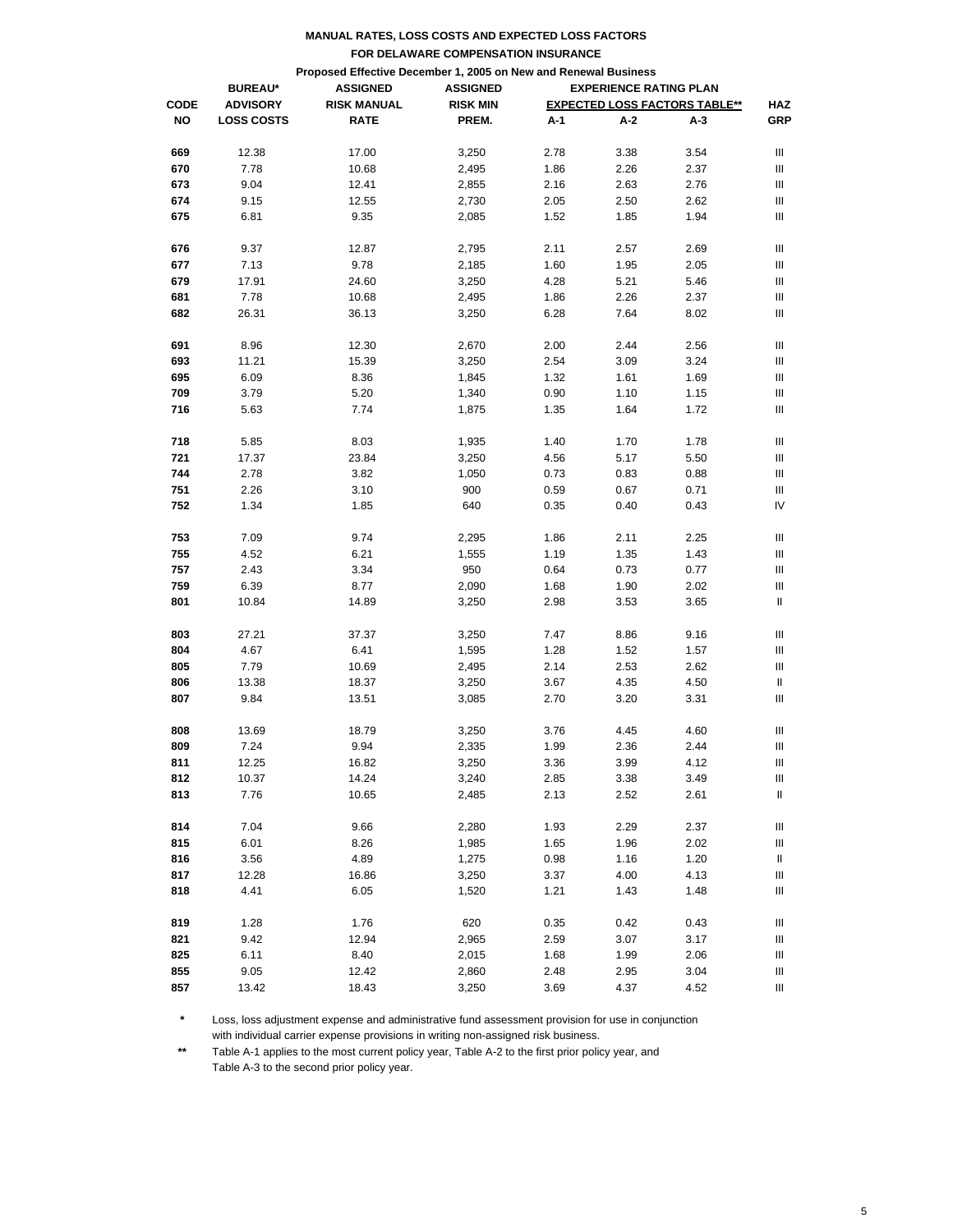|                                                                 |                   |                    | FOR DELAWARE COMPENSATION INSURANCE              |      |      |                                      |                |  |  |
|-----------------------------------------------------------------|-------------------|--------------------|--------------------------------------------------|------|------|--------------------------------------|----------------|--|--|
| Proposed Effective December 1, 2005 on New and Renewal Business |                   |                    |                                                  |      |      |                                      |                |  |  |
|                                                                 | <b>BUREAU*</b>    | <b>ASSIGNED</b>    | <b>ASSIGNED</b><br><b>EXPERIENCE RATING PLAN</b> |      |      |                                      |                |  |  |
| <b>CODE</b>                                                     | <b>ADVISORY</b>   | <b>RISK MANUAL</b> | <b>RISK MIN</b>                                  |      |      | <b>EXPECTED LOSS FACTORS TABLE**</b> | <b>HAZ</b>     |  |  |
| NO                                                              | <b>LOSS COSTS</b> | <b>RATE</b>        | PREM.                                            | A-1  | A-2  | A-3                                  | GRP            |  |  |
| 858                                                             | 12.61             | 17.31              | 3,250                                            | 3.46 | 4.10 | 4.24                                 | Ш              |  |  |
| 859                                                             | 14.48             | 19.87              | 3,250                                            | 3.97 | 4.71 | 4.87                                 | Ш              |  |  |
| 860                                                             | 14.37             | 19.73              | 3,250                                            | 3.95 | 4.68 | 4.83                                 | Ш              |  |  |
| 861                                                             | 9.90              | 13.59              | 3,105                                            | 2.72 | 3.22 | 3.33                                 | Ш              |  |  |
| 862                                                             | 13.02             | 17.88              | 3,250                                            | 3.58 | 4.24 | 4.38                                 | Ш              |  |  |
|                                                                 |                   |                    |                                                  |      |      |                                      |                |  |  |
| 865                                                             | 3.84              | 5.27               | 1,355                                            | 1.05 | 1.25 | 1.29                                 | Ш              |  |  |
| 867                                                             | 7.76              | 10.65              | 2,485                                            | 2.13 | 2.52 | 2.61                                 | Ш              |  |  |
| 877                                                             | 4.11              | 5.65               | 1,435                                            | 1.13 | 1.34 | 1.39                                 | Ш              |  |  |
| 879                                                             | 5.37              | 7.37               | 1,800                                            | 1.47 | 1.75 | 1.81                                 | Ш              |  |  |
| 880                                                             | 6.79              | 9.33               | 2,210                                            | 1.87 | 2.21 | 2.29                                 | II             |  |  |
| 881                                                             | 4.44              | 6.10               | 1,530                                            | 1.22 | 1.45 | 1.50                                 | Ш              |  |  |
| 882                                                             | 9.85              | 13.52              | 3,090                                            | 2.70 | 3.21 | 3.31                                 | Ш              |  |  |
| 883                                                             | 3.48              | 4.78               | 1,255                                            | 0.96 | 1.13 | 1.17                                 | Ш              |  |  |
| 884                                                             | 1.52              | 2.08               | 685                                              | 0.42 | 0.49 | 0.51                                 | II             |  |  |
| 885                                                             | 4.97              | 6.81               | 1,680                                            | 1.36 | 1.61 | 1.67                                 | Ш              |  |  |
|                                                                 |                   |                    |                                                  |      |      |                                      |                |  |  |
| 886                                                             | 4.26              | 5.85               | 1,480                                            | 1.17 | 1.39 | 1.43                                 | Ш              |  |  |
| 887                                                             | 2.10              | 2.89               | 855                                              | 0.58 | 0.69 | 0.71                                 | Ш              |  |  |
| 889                                                             | 0.63              | 0.86               | 430                                              | 0.17 | 0.20 | 0.21                                 | Ш              |  |  |
| 890                                                             | 0.70              | 0.95               | 450                                              | 0.19 | 0.23 | 0.23                                 | Ш              |  |  |
| 891                                                             | 1.62              | 2.23               | 720                                              | 0.45 | 0.53 | 0.55                                 | II             |  |  |
| 895                                                             | 0.75              | 1.03               | 465                                              | 0.21 | 0.24 | 0.25                                 | Ш              |  |  |
| 896                                                             | 4.11              | 5.65               | 1,435                                            | 1.13 | 1.34 | 1.39                                 | Ш              |  |  |
| 897                                                             | 4.31              | 5.91               | 1,490                                            | 1.18 | 1.40 | 1.45                                 | Ш              |  |  |
| 898                                                             | 5.00              | 6.85               | 1,690                                            | 1.37 | 1.62 | 1.68                                 | Ш              |  |  |
| 899                                                             | 3.12              | 4.28               | 1,150                                            | 0.86 | 1.01 | 1.05                                 | Ш              |  |  |
|                                                                 |                   |                    |                                                  |      |      |                                      |                |  |  |
| 903                                                             | 0.79              | 1.09               | 480                                              | 0.22 | 0.26 | 0.27                                 | Ш              |  |  |
| 904                                                             | 4.45              | 6.11               | 1,535                                            | 1.22 | 1.45 | 1.50                                 | Ш              |  |  |
| 907                                                             | 9.32              | 12.79              | 2,935                                            | 2.56 | 3.03 | 3.13                                 | Ш              |  |  |
| 910                                                             | 14.85             | 20.39              | 3,250                                            | 4.08 | 4.83 | 5.00                                 | Ш              |  |  |
| 911                                                             | 7.88              | 10.81              | 2,520                                            | 2.16 | 2.56 | 2.65                                 | Ш              |  |  |
| 914                                                             | 4.11              | 5.65               | 1,435                                            | 1.13 | 1.34 | 1.39                                 | II             |  |  |
|                                                                 | 6.07              |                    |                                                  |      |      |                                      |                |  |  |
| 915                                                             |                   | 8.34               | 2,000                                            | 1.67 | 1.98 | 2.04                                 | Ш              |  |  |
| 916                                                             | 2.64              | 3.62               | 1,010                                            | 0.72 | 0.86 | 0.89                                 | $\, \parallel$ |  |  |
| 917                                                             | 5.63              | 7.74               | 1,875                                            | 1.55 | 1.83 | 1.90                                 | Ш              |  |  |
| 918                                                             | 4.43              | 6.08               | 1,525                                            | 1.22 | 1.44 | 1.49                                 | Ш              |  |  |
| 919                                                             | 4.13              | 5.68               | 1,445                                            | 1.14 | 1.35 | 1.39                                 | L              |  |  |
| 920                                                             | 0.78              | 1.08               | 475                                              | 0.22 | 0.26 | 0.26                                 | Ш              |  |  |
| 921                                                             | 6.18              | 8.49               | 2,195                                            | 1.70 | 2.01 | 2.08                                 | Ш              |  |  |
| 922                                                             | 5.07              | 6.96               | 1,710                                            | 1.39 | 1.65 | 1.70                                 | Ш              |  |  |
| 923                                                             | 5.37              | 7.37               | 1,800                                            | 1.47 | 1.75 | 1.81                                 | Ш              |  |  |
| 924                                                             | 5.18              | 7.12               | 1,745                                            | 1.42 | 1.69 | 1.74                                 | Ш              |  |  |
|                                                                 |                   |                    |                                                  |      |      |                                      |                |  |  |
| 925                                                             | 2.85              | 3.92               | 1,075                                            | 0.78 | 0.93 | 0.96                                 | Ш              |  |  |
| 926                                                             | 4.44              | 6.10               | 1,530                                            | 1.22 | 1.45 | 1.50                                 | Ш              |  |  |
| 927                                                             | 1.86              | 2.54               | 785                                              | 0.51 | 0.60 | 0.62                                 | Ш              |  |  |
| 928                                                             | 3.48              | 4.78               | 1,255                                            | 0.96 | 1.13 | 1.17                                 | Ш              |  |  |

**\*** Loss, loss adjustment expense and administrative fund assessment provision for use in conjunction with individual carrier expense provisions in writing non-assigned risk business.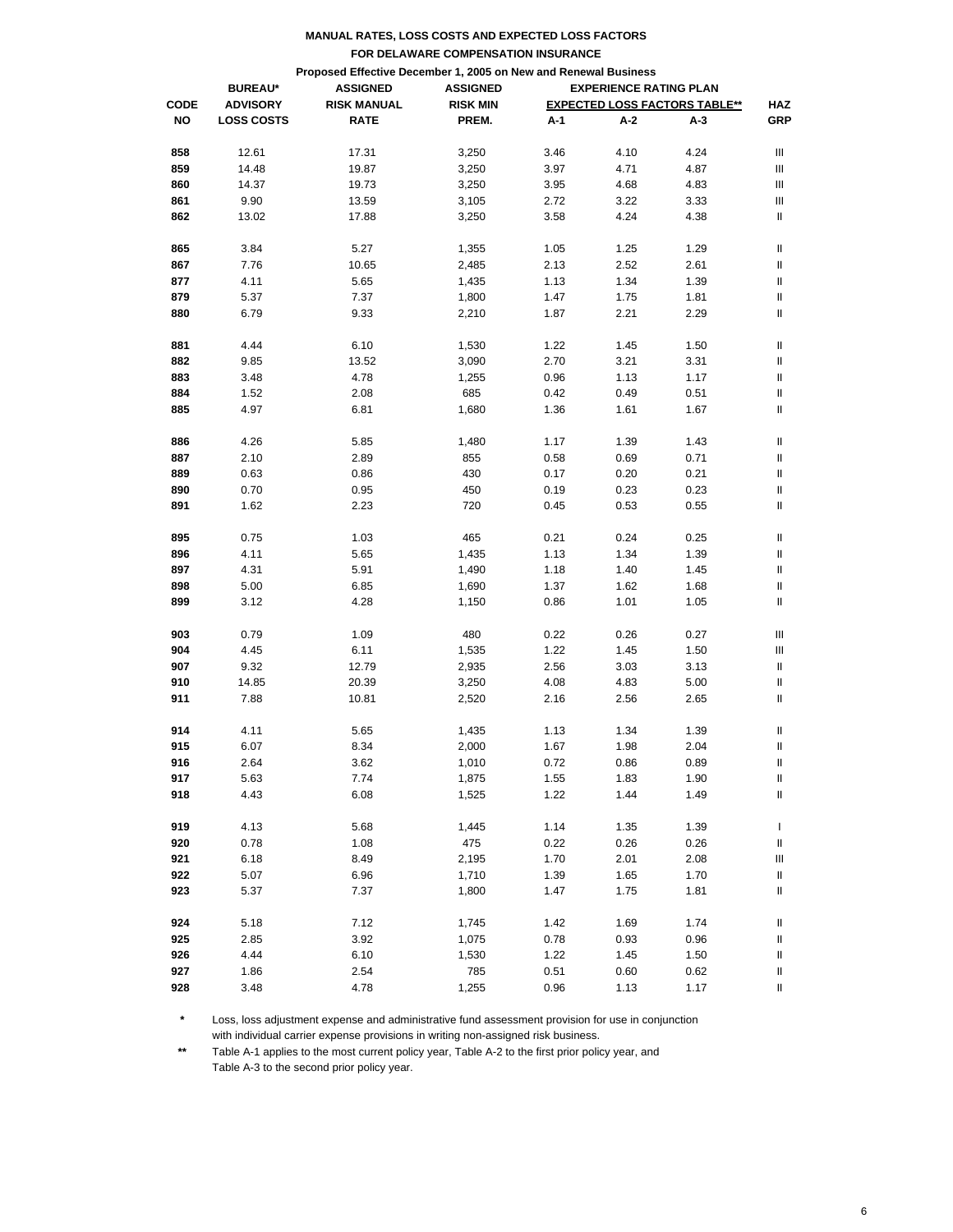|             |                                                                                                        | MANUAL RATES, LOSS COSTS AND EXPECTED LOSS FACTORS |                                                  |      |      |                                      |            |  |  |  |
|-------------|--------------------------------------------------------------------------------------------------------|----------------------------------------------------|--------------------------------------------------|------|------|--------------------------------------|------------|--|--|--|
|             | FOR DELAWARE COMPENSATION INSURANCE<br>Proposed Effective December 1, 2005 on New and Renewal Business |                                                    |                                                  |      |      |                                      |            |  |  |  |
|             |                                                                                                        |                                                    |                                                  |      |      |                                      |            |  |  |  |
|             | <b>BUREAU*</b>                                                                                         | <b>ASSIGNED</b>                                    | <b>EXPERIENCE RATING PLAN</b><br><b>ASSIGNED</b> |      |      |                                      |            |  |  |  |
| <b>CODE</b> | <b>ADVISORY</b>                                                                                        | <b>RISK MANUAL</b>                                 | <b>RISK MIN</b>                                  |      |      | <b>EXPECTED LOSS FACTORS TABLE**</b> | <b>HAZ</b> |  |  |  |
| NO          | <b>LOSS COSTS</b>                                                                                      | <b>RATE</b>                                        | PREM.                                            | A-1  | A-2  | А-3                                  | <b>GRP</b> |  |  |  |
|             |                                                                                                        |                                                    |                                                  |      |      |                                      |            |  |  |  |
| 929         | 7.58                                                                                                   | 10.41                                              | 2,435                                            | 2.08 | 2.47 | 2.55                                 | Ш          |  |  |  |
| 932         | 1.72                                                                                                   | 2.36                                               | 745                                              | 0.47 | 0.56 | 0.58                                 | Ш          |  |  |  |
| 933         | 5.69                                                                                                   | 7.82                                               | 1,890                                            | 1.56 | 1.85 | 1.92                                 | Ш          |  |  |  |
| 934         | 4.00                                                                                                   | 5.50                                               | 1,405                                            | 1.10 | 1.30 | 1.35                                 | Ш          |  |  |  |
| 935         | 2.71                                                                                                   | 3.71                                               | 1,030                                            | 0.74 | 0.88 | 0.91                                 | Ш          |  |  |  |
| 936         | 1.06                                                                                                   | 1.46                                               | 555                                              | 0.29 | 0.35 | 0.36                                 | Ш          |  |  |  |
| 937         | 23.24                                                                                                  | 31.91                                              | 3,250                                            | 6.38 | 7.56 | 7.82                                 | Ш          |  |  |  |
| 939         | 8.42                                                                                                   | 11.56                                              | 2,680                                            | 2.31 | 2.74 | 2.83                                 | Ш          |  |  |  |
| 940         | 8.56                                                                                                   | 11.75                                              | 2,720                                            | 2.35 | 2.78 | 2.88                                 | Ш          |  |  |  |
| 941         | 4.19                                                                                                   | 5.75                                               | 1,460                                            | 1.15 | 1.36 | 1.41                                 | Ш          |  |  |  |
| 942         | 4.50                                                                                                   | 6.19                                               | 1,550                                            | 1.24 | 1.47 | 1.52                                 | Ш          |  |  |  |
| 943         | 10.27                                                                                                  | 14.11                                              | 3,215                                            | 2.82 | 3.34 | 3.46                                 | Ш          |  |  |  |
| 944         | 4.61                                                                                                   | 6.32                                               | 1,575                                            | 1.26 | 1.50 | 1.55                                 | Ш          |  |  |  |
| 945         | 4.98                                                                                                   | 6.83                                               | 1,685                                            | 1.37 | 1.62 | 1.67                                 | Ш          |  |  |  |
| 946         | 6.25                                                                                                   | 8.58                                               | 2,050                                            | 1.72 | 2.03 | 2.10                                 | Ш          |  |  |  |
| 947         | 9.56                                                                                                   | 13.12                                              | 3,005                                            | 2.62 | 3.11 | 3.22                                 | Ш          |  |  |  |
| 948         | 2.40                                                                                                   | 3.29                                               | 940                                              | 0.66 | 0.78 | 0.81                                 | Ш          |  |  |  |
| 949         | 1.50                                                                                                   | 2.06                                               | 685                                              | 0.41 | 0.49 | 0.51                                 | Ш          |  |  |  |
| 951         | 1.08                                                                                                   | 1.48                                               | 560                                              | 0.30 | 0.35 | 0.36                                 | Ш          |  |  |  |
| 952         | 1.29                                                                                                   | 1.77                                               | 620                                              | 0.35 | 0.42 | 0.43                                 | Ш          |  |  |  |
| 953         | 0.63                                                                                                   | 0.86                                               | 430                                              | 0.17 | 0.20 | 0.21                                 | Ш          |  |  |  |
| 954         | 5.35                                                                                                   | 7.35                                               | 1,795                                            | 1.47 | 1.74 | 1.80                                 | IV         |  |  |  |
| 955         | 1.25                                                                                                   | 1.72                                               | 610                                              | 0.34 | 0.41 | 0.42                                 | Ш          |  |  |  |
| 956         | 0.35                                                                                                   | 0.48                                               | 350                                              | 0.10 | 0.11 | 0.12                                 | Ш          |  |  |  |
| 957         | 0.71                                                                                                   | 0.97                                               | 455                                              | 0.19 | 0.23 | 0.24                                 | Ш          |  |  |  |
| 958         | 1.98                                                                                                   | 2.72                                               | 820                                              | 0.54 | 0.64 | 0.67                                 | Ш          |  |  |  |
| 959         | 2.71                                                                                                   | 3.72                                               | 1,030                                            | 0.74 | 0.88 | 0.91                                 | Ш          |  |  |  |
| 960         | 6.92                                                                                                   | 9.49                                               | 2,245                                            | 1.90 | 2.25 | 2.33                                 | Ш          |  |  |  |
| 961         | 1.80                                                                                                   | 2.46                                               | 765                                              | 0.49 | 0.58 | 0.60                                 | Ш          |  |  |  |
| 962         | 0.22                                                                                                   | 0.30                                               | 315                                              | 0.06 | 0.07 | 0.07                                 | Ш          |  |  |  |
| 963         | 1.07                                                                                                   | 1.47                                               | 560                                              | 0.29 | 0.35 | 0.36                                 | $\sf II$   |  |  |  |
| 964         | 3.53                                                                                                   | 4.84                                               | 1,265                                            | 0.97 | 1.15 | 1.19                                 | Ш          |  |  |  |
| 965         | 0.75                                                                                                   | 1.03                                               | 465                                              | 0.21 | 0.24 | 0.25                                 | Ш          |  |  |  |
| 966         | 4.84                                                                                                   | 6.65                                               | 1,645                                            | 1.16 | 1.41 | 1.48                                 | Ш          |  |  |  |
| 967         | 1.36                                                                                                   | 1.87                                               | 645                                              | 0.37 | 0.44 | 0.46                                 | Ш          |  |  |  |
| 968         | 3.64                                                                                                   | 5.01                                               | 1,300                                            | 1.00 | 1.19 | 1.23                                 | Ш          |  |  |  |
| 969         | 7.42                                                                                                   | 10.19                                              | 2,390                                            | 2.04 | 2.41 | 2.50                                 | Ш          |  |  |  |
| 970         | 12.00                                                                                                  | 16.48                                              | 3,250                                            | 3.30 | 3.91 | 4.04                                 | Ш          |  |  |  |
| 971         | 6.40                                                                                                   | 8.79                                               | 2,095                                            | 1.76 | 2.08 | 2.15                                 | Ш          |  |  |  |
| 973         | 4.26                                                                                                   | 5.85                                               | 1,480                                            | 1.17 | 1.39 | 1.43                                 | Ш          |  |  |  |
| 974         | 5.26                                                                                                   | 7.22                                               | 1,765                                            | 1.44 | 1.71 | 1.77                                 | Ш          |  |  |  |
| 975         | 4.43                                                                                                   | 6.08                                               | 1,525                                            | 1.22 | 1.44 | 1.49                                 | Ш          |  |  |  |
| 976         | 2.67                                                                                                   | 3.66                                               | 1,020                                            | 0.73 | 0.87 | 0.90                                 | Ш          |  |  |  |
| 977         | 0.77                                                                                                   | 1.06                                               | 475                                              | 0.21 | 0.25 | 0.26                                 | L          |  |  |  |
| 978         | 4.97                                                                                                   | 6.82                                               | 1,680                                            | 1.36 | 1.62 | 1.67                                 | Ш          |  |  |  |